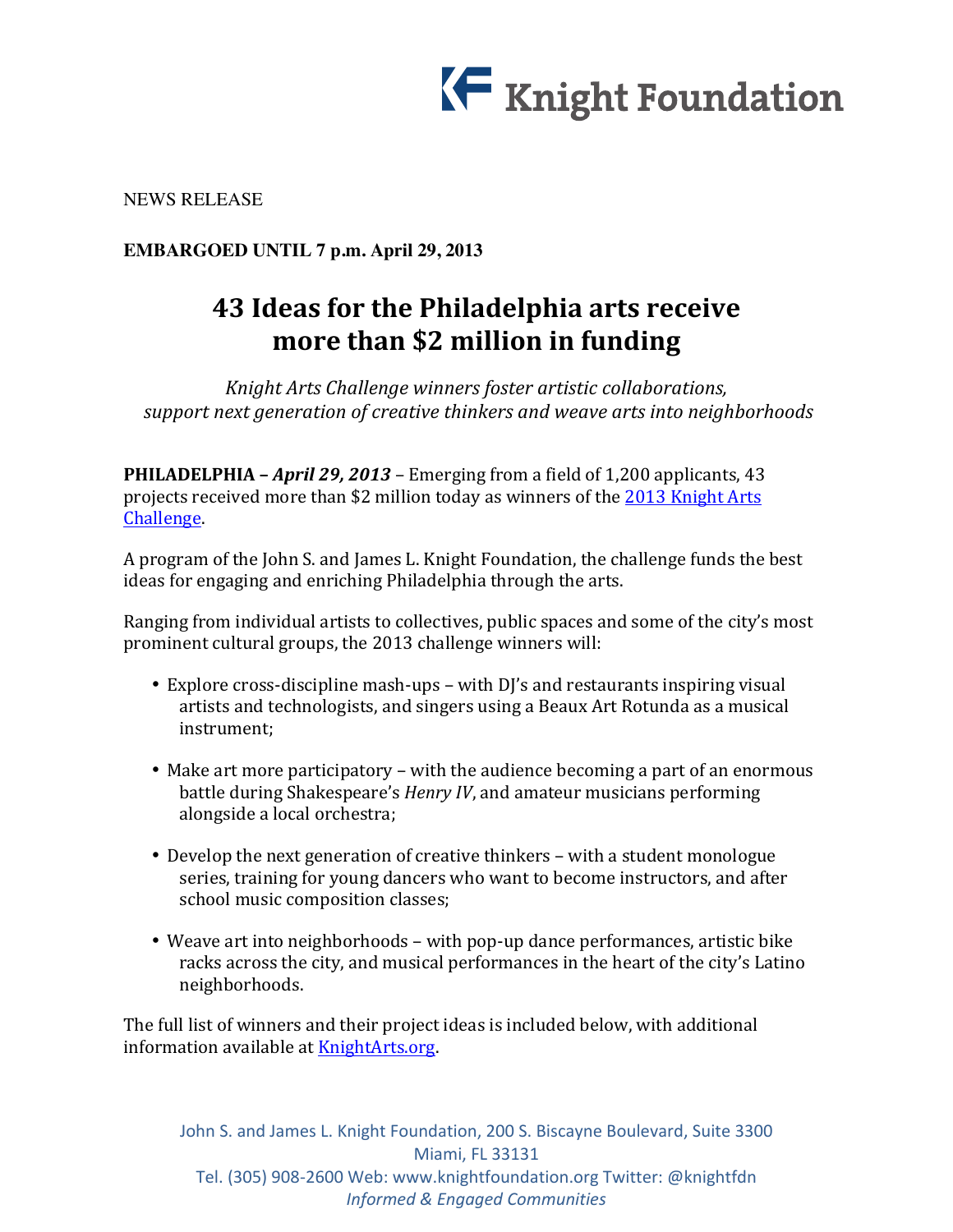

"At some point in the day, we'd love for all Philadelphians to have an encounter with art – to experience a moment of inspiration that brings people together and helps strengthen a sense of community," said Dennis Scholl, Knight Foundation's vice president/Arts. "This year's Knight Arts Challenge winners will help do that by weaving the arts into neighborhoods and people's everyday lives."

The Knight Arts Challenge asked one simple question: What's your best idea for the arts? There are only three rules for applying:  $1)$  The idea must be about the arts; 2) The project must take place in or benefit Philadelphia; and 3) The grant recipients must find funds to match Knight's commitment, within a year.

The announcement marks the final year of the three-year initiative, which has funded 114 projects. Knight Foundation, which has invested more than \$100 million in the city's vitality since 1970, will continue to support the city's vibrant arts scene through its yearround, community grant making program. More arts investments will be announced in the fall.

"My hat is off to our cultural community. In just three years, the challenge has generated more than 4,000 ideas, including some mind-blowing projects we never would have dreamed of ourselves. We've been introduced to a wealth of creative minds and organizations. Now, we're going to dig deeper to see how we can take more initiatives to the next level in Philadelphia. Stay tuned," said Donna Frisby-Greenwood, Philadelphia program director for Knight Foundation.

For more on Knight Foundation's arts initiative and to view a full list of Knight Arts Challenge winners, visit **www.KnightArts.org**. Connect on the Knight Arts Challenge Facebook page here and via @KnightArts on Twitter.

#### About the John S. and James L. Knight Foundation

Knight Foundation supports transformational ideas that promote quality iournalism, advance media innovation, engage communities and foster the arts. We believe that democracy thrives when people and communities are informed and engaged. For more, visit www.knightfoundation.org.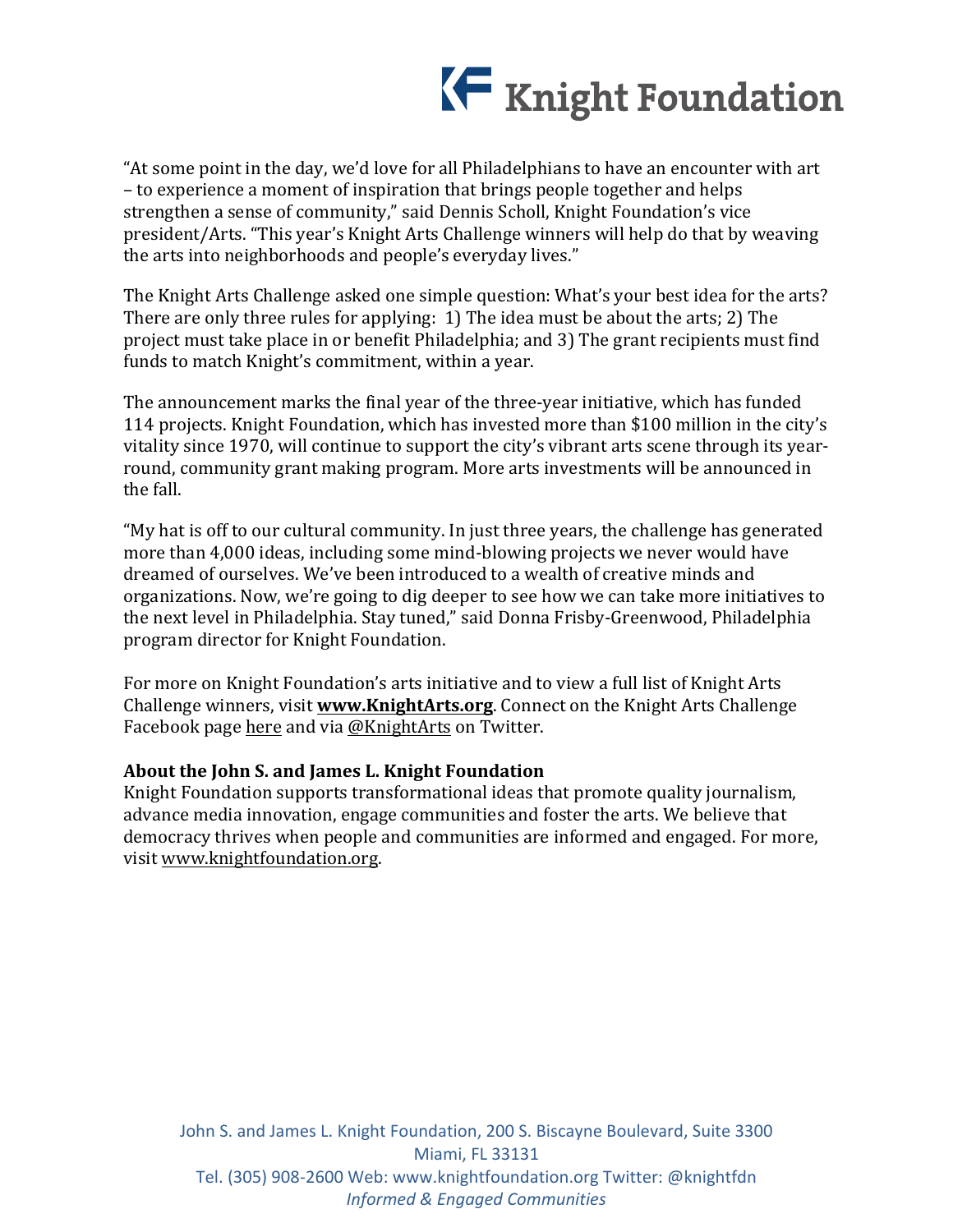

# **Knight Arts Challenge Philadelphia 2013 Winners**

For more detailed project descriptions, visit knightarts.org.

# **A Month of Music Celebrates Philadelphia's Jazz Heritage**

Recipient: Ars Nova Workshop Award: \$50,000

To honor Philadelphia's rich jazz legacy by producing a month-long festival in venues across the city during Jazz History Month

# **Resource for Art Lesson Plans Expands Young Minds**

Recipient: Art Sphere Award: \$20,000

To enrich Philadelphia's youth by providing free access to arts education resources and hands-on instruction to organizations with limited resources.

# **Artists Get Career Support Through Professional Development Programs**

Recipient: Artists U Award: \$14,000

To increase professional development opportunities for local performance artists by expanding a pilot project that allows artists to seek targeted advice and counsel

# **Institute Cultivates New Skills in Emerging Arts Leaders**

Recipient: Arts & Business Council of Greater Philadelphia Award: \$100,000

To strengthen the next generation by establishing an institute where emerging arts leaders can gain a deeper understanding of management and leadership

## **Training Program Fosters Next Generation of Philadelphia Dance Instructors**

Recipient: BalletX Award: \$25,000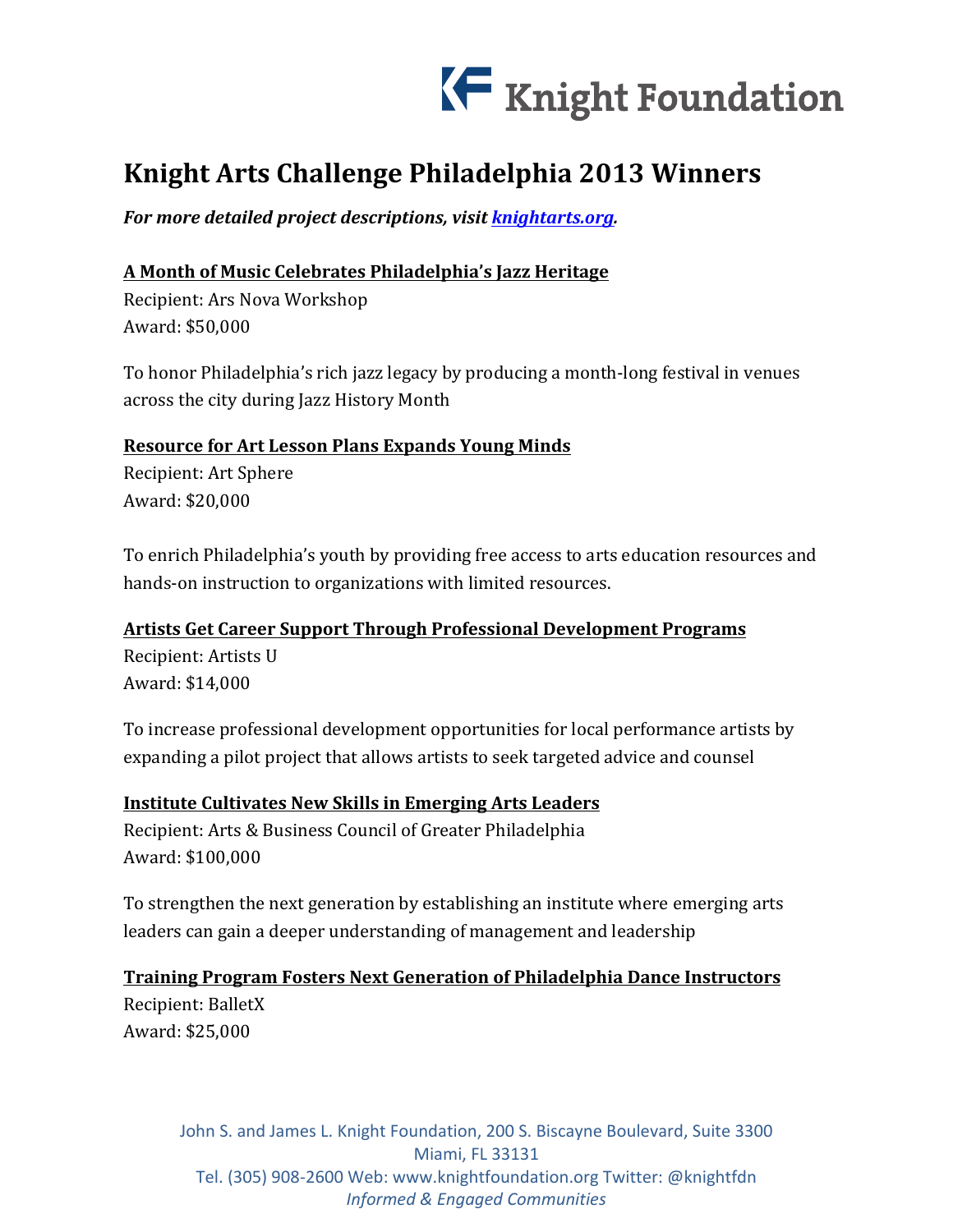# K Knight Foundation

To further the careers of young dancers by both teaching them the art of dance instruction and having them instruct in local schools

# Local Artists Bring a New Spin to Bike Rack Design

Recipient: Bicycle Coalition of Greater Philadelphia Award: \$50,000

To create more public art and enliven city streets by hosting a competition for artists to design new bike racks

# **Amateur Musicians Deepen Their Connections to Classical Music**

Recipient: Black Pearl Chamber Orchestra Award: \$50,000

To deepen amateur musicians' engagement with classical music by offering adults opportunities to perform alongside the orchestra's professionals

# **Diverse Film Festival Supports Independent Black Filmmakers**

Recipient: BlackStar Film Festival Award: \$50,000

To support global black cinema through a film festival that will also feature a short screenplay contest

**New Art and Technology Space Encourages Collaboration, Innovation** Recipient: Breadboard at the University City Science Center Award: \$100,000

To bring the city's art and tech communities together through a new alliance and facility that will provide hands-on programming, plus a civic prototyping lab addressing community issues

# **Multi-Gallery Exhibit Unifies City's Artist-Run Collectives**

Recipient: CITYWIDE Award: \$13,000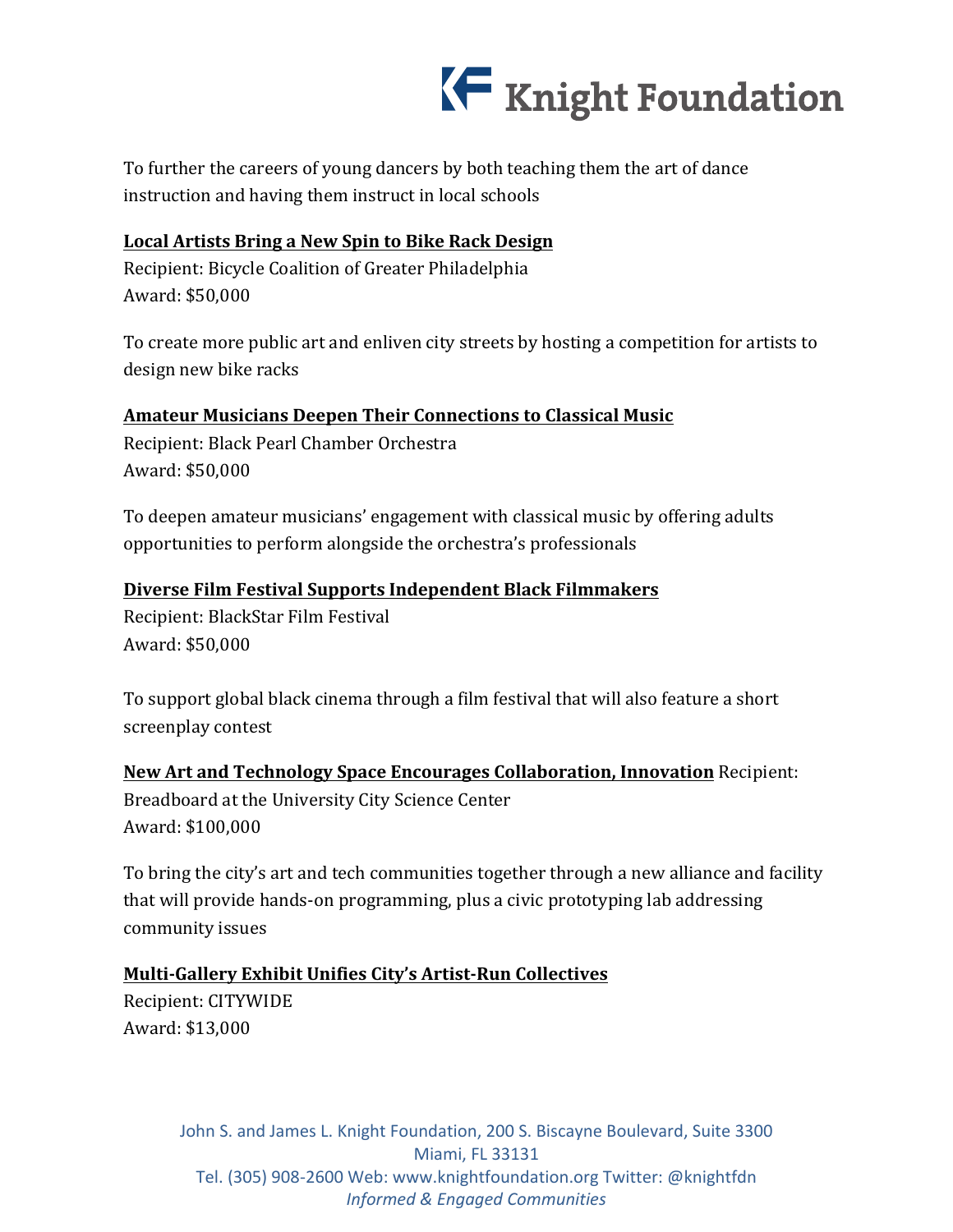

To promote collaboration in the visual arts by enabling more than 20 collectives to produce a multivenue, one-month exhibit

## **Major Choral Event Empowers Girls Through Music**

Recipient: Pennsylvania Girlchoir, member-choir of Commonwealth Youthchoirs Award: \$15,000

To empower girls through music by launching a large-scale choral event for seventh- to 12th-grade girls, featuring female conductors and composers

# **Live Dance Takes Spotlight in Public Pop-Up Performances**

Recipient: Dance/USA Philadelphia Award: \$20,000

To raise the visibility of live dance by creating a pop-up studio in a highly visible public space where passers-by can witness the usually private rehearsal process

## **Temporary Outdoor Wall Installations Spark Dialogue**

Recipient: David Guinn Award: \$9,000

To engage Philadelphians with art by bringing artist-created temporary outdoor wallpainting installations to Center City

**Chamber Ensemble Brings Classical Music to Latino Communities** Recipient: Dolce Suono Ensemble Award: \$25,000

To bring more music to Philadelphia's Latino communities by working with organizations to develop a new outreach initiative bridging classical and Latin music

**Technology-Enhanced Live Music Provides a Feast for the Senses** Recipient: Drexel ExCITe Center Award: \$75,000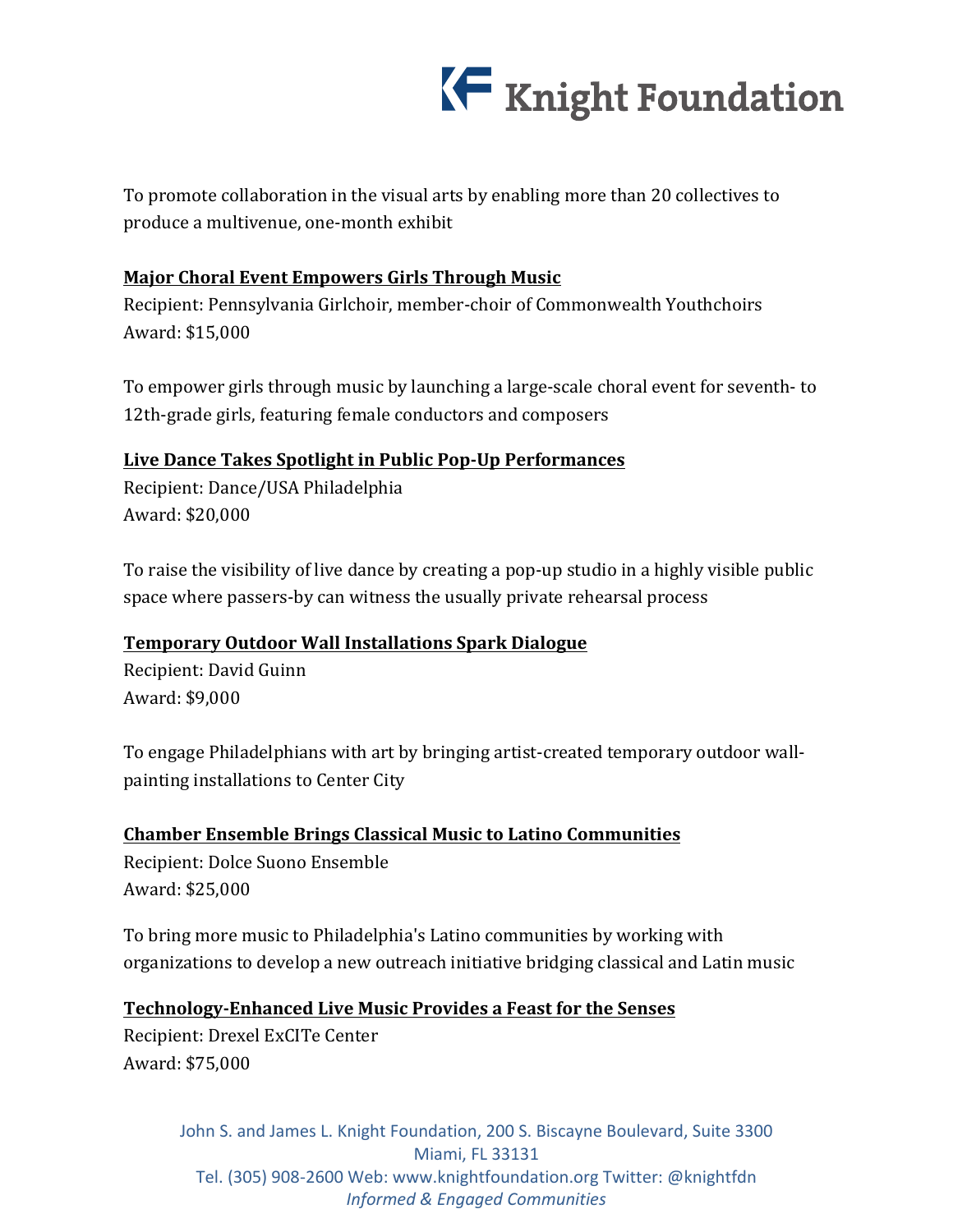

To engage and develop new audiences for music with a series of live concerts enhanced with audio-driven media technologies

## **Center City Jazz Festival Expands to Reach New Audiences**

Recipient: Ernest Stuart Award: \$15,000

To increase audiences for jazz by expanding the Center City Jazz Festival to include additional events and venues

# Utopic Floating Structure on the Delaware Suggests Bold Environmental Future

Recipient: FringeArts Award: \$50,000

To ignite imaginations around the future of environmental conservation by creating a large and visually stunning art installation along the Delaware River complete with solar panels, gardens and more

## **Choreographers Mount Living Installations in Two Well-Known Public Spaces**

Recipient: Inta Award: \$50,000

To bring bold, highly theatrical performances by dancer/choreographers Eiko & Koma to two unique public outdoor spaces, the Reading Viaduct and PAFA's Lenfest Plaza

**Audience Members Become Performers in New African Dance Work** Recipient: Kùlú Mèlé African Dance & Drum Ensemble Award: \$20,000

To invite audiences to participate in master classes, rehearse and perform a new work blending traditional African dance with hip-hop, funk and soul

**Theatrical Performance Brings Together Two South Philly Neighborhoods** Recipient: Lee Ann Etzold Award: \$25,000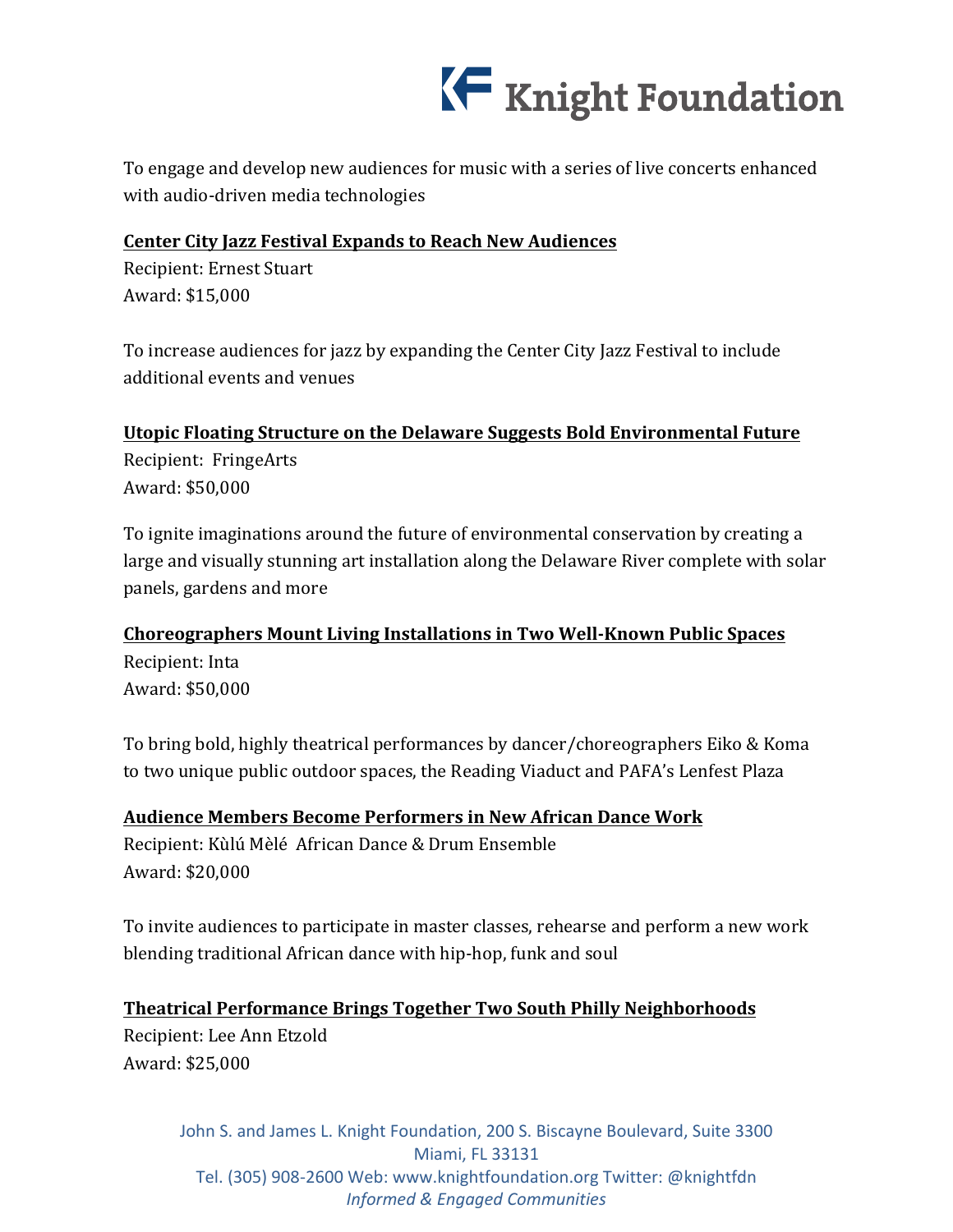

To foster a greater sense of community between two geographically close but culturally diverse neighborhoods by producing a theatrical performance written and performed by its residents

## **Immersive Opera Experience Begins in the Balkans**

Recipient: Opera Philadelphia Award: \$100,000

To offer a more immersive opera experience by launching a series of 50-minute operas, the first of which, about a Serbian wedding, will be followed by an authentic Balkan wedding feast

# **Festival Celebrates Contemporary Flamenco Pioneers**

Recipient: Pasion y Arte Flamenco Award: \$35,000

To celebrate the contributions of Flamenco dance by producing a two-week festival including an educational symposium and performances by groundbreaking Flamenco artists

# **Newly-Restored Theater Hosts Local Film Screenings**

Recipient: Philadelphia Film Society Award: \$150,000

To provide students and local filmmakers the opportunity to share their cinematic work on the big screen by holding monthly community screenings at the Theater at the Roxy

# **After-School Programs Let Students Take Center Stage**

Recipient: Philadelphia Parks & Recreation's Performing Arts Office Award: \$5,000

To offer after-school art programming for children by placing art teachers in each of the eight city districts to give instruction in singing, acting and dancing

# **Exhibitions Zoom In on New Approaches to Photography**

Recipient: Philadelphia Photo Arts Center Award: \$100,000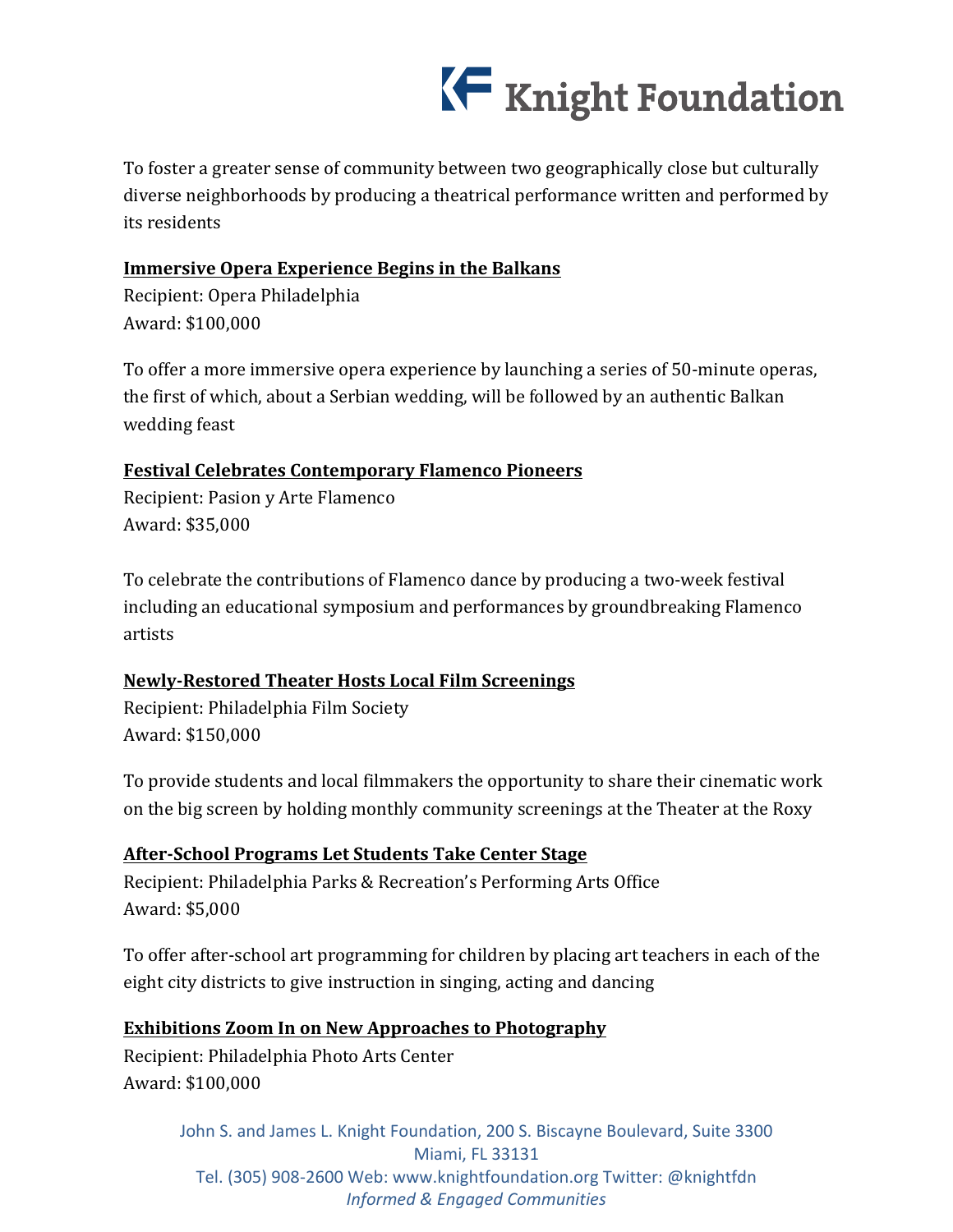

To cultivate new audiences for contemporary photography by organizing innovative exhibitions featuring digitally printed photographic murals, nontraditional approaches to portraiture and auxiliary programming

#### **New Theatrical Work Investigates School-to-Prison Pipeline**

Recipient: Philadelphia Theatre Company Award: \$100,000

To engage Philadelphia in a dialogue about young people being shuttled from school into the criminal justice system by supporting a two-year residency of actress and playwright Anna Deavere Smith.

## **Monologue Festival Puts a Spotlight on Student Voices**

Recipient: Philadelphia Young Playwrights Award: \$20,000

To help students gain a deeper understanding of how to leverage theater for social change by expanding a festival, in collaboration with InterAct Theatre Company, featuring professional productions of high school students' monologues.

# **Indie Rockers and Indie Theatermakers Collaborate on Hybrid Opera Performance**

Recipient: Pig Iron Theatre Company, with Dr. Dog Award: \$60,000

To merge two indie-arts genres by translating the music of rock band Dr. Dog into a theatrical spectacle.

## **After-School Music Program Cultivates Children's Creative Skills**

Recipient: Play On, Philly! Award: \$150,000

To cultivate students' music skills by coordinating a multifaceted creative initiative that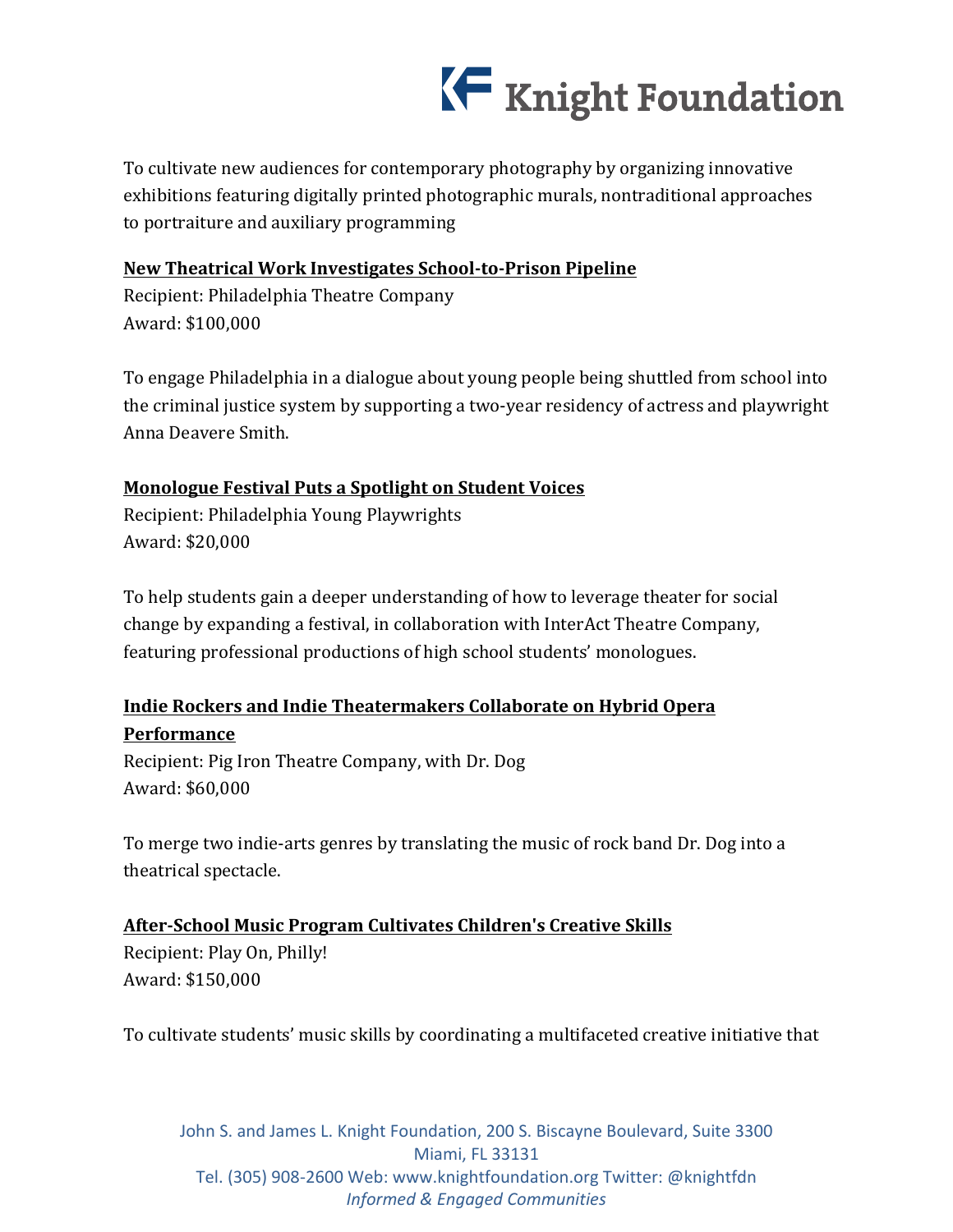

will teach music production and technology, composition, jazz and more.

# Pop-Up Performance Art Enriches Reading Terminal Market

Recipient: Reading Terminal Market Award: \$60,000

To weave the arts into people's everyday lives by curating a formalized performing arts series at Reading Terminal Market

# **Participatory Shakespeare Performance Encourages Unique Audience**

**Interactions** Recipient: Shakespeare in Clark Park Award: \$35,000

To engage audiences in new ways with an interactive event around Shakespeare's Henry IV, enabling attendees to participate in a battle scene

## **<u>Seasonal Pop-Up Series Builds on Neighborhood Traditions</u>**

Recipient: South Street Headhouse District Award: \$15,000

To bring cultural vibrancy to the South Street neighborhood by organizing a series of pop-up and street events featuring music, theater and visual arts

## **Indian Music Gets Creative Makeover with Nontraditional Concert Series**

Recipient: Sruti, The India Music and Dance Society Award: \$15,000

To celebrate Indian music and introduce it to a young and urban audience by offering a concert series with rotating ensembles of professional musicians

## **Philadelphia DJs Amplify Visual Art in Immersive Exhibition**

Recipient: Stacey Wilson Award: \$20,000

To explore the connection between music and art by offering an aural experience for patrons that pairs individual works of visual art with a unique music mix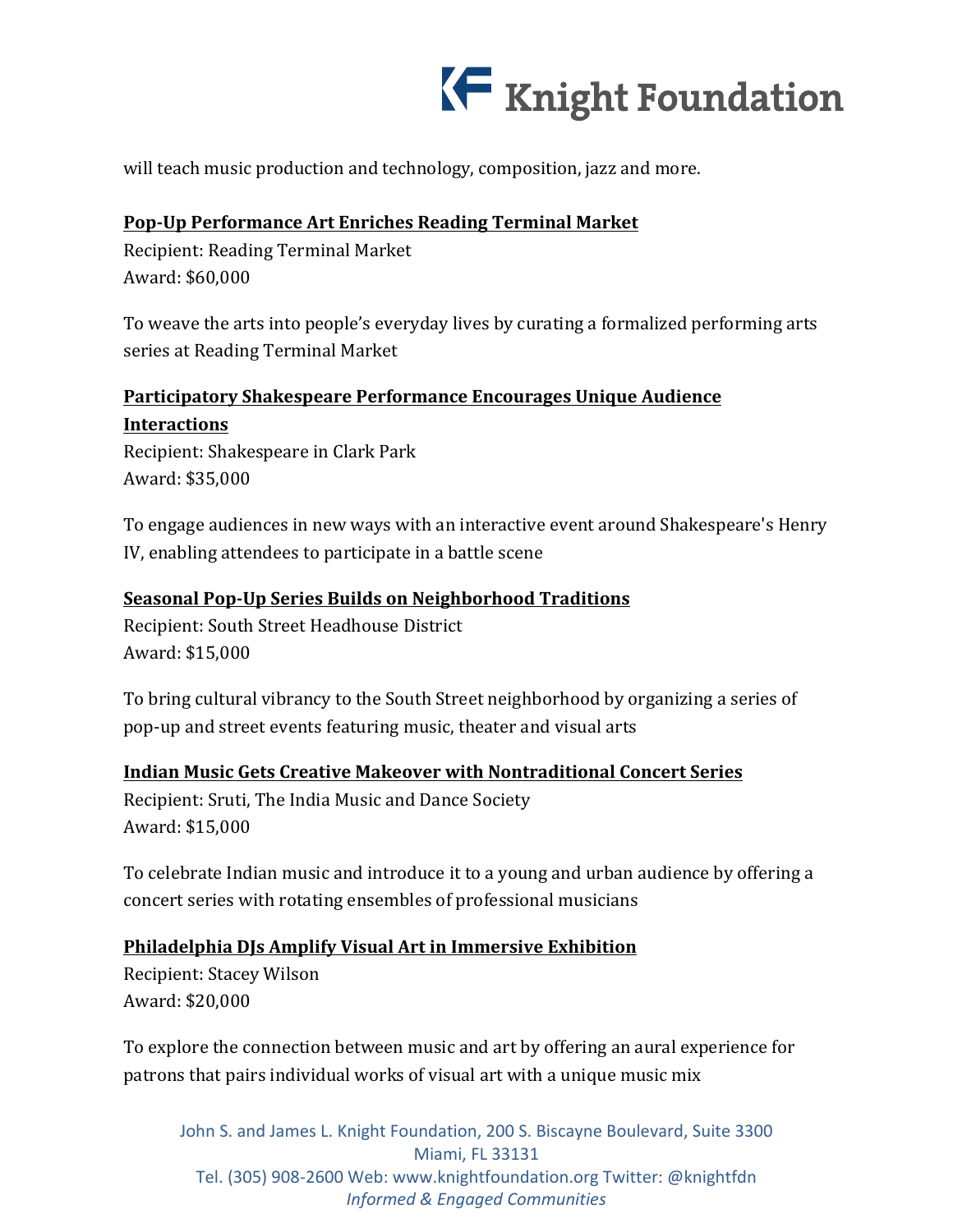

# **Event Series Combine Arts Forms for Truly Multimedia Experience**

Recipient: Swim Pony Performing Arts Award: \$40,000

To push the boundaries for audiences by curating a series of cross-disciplinary events that feature unexpected collaborations

# **Communities Come Together Through Latino Arts**

Recipient: Taller Puertorriqueño Award: \$60,000

To engage more audiences in the city's Latino arts scene by organizing gallery exhibits, including mixed-media installations and music performances

## **Local Poets Get New Opportunities Through Poetry Slams and Workshops**

Recipient: The Philly Pigeon Award: \$13,000

To bring poetry to a wider audience and support the development of more performance poets by expanding The Pigeon Presents: The Philadelphia Poetry Slam.

## **Musicians Explore Sound in Local Architectural Treasure**

Recipient: The Rotunda Award: \$7,000

To challenge musicians to turn a 100-year-old Beaux Arts sanctuary into a musical instrument using their voices and other sound experiments

## **Public Art Serves the Environment and Educates Public**

Recipient: The Schuylkill Center for Environmental Education Award: \$20,000

To address the city's environmental issues by hosting artists who will collaborate with scientists to create public environmental artworks and educational programs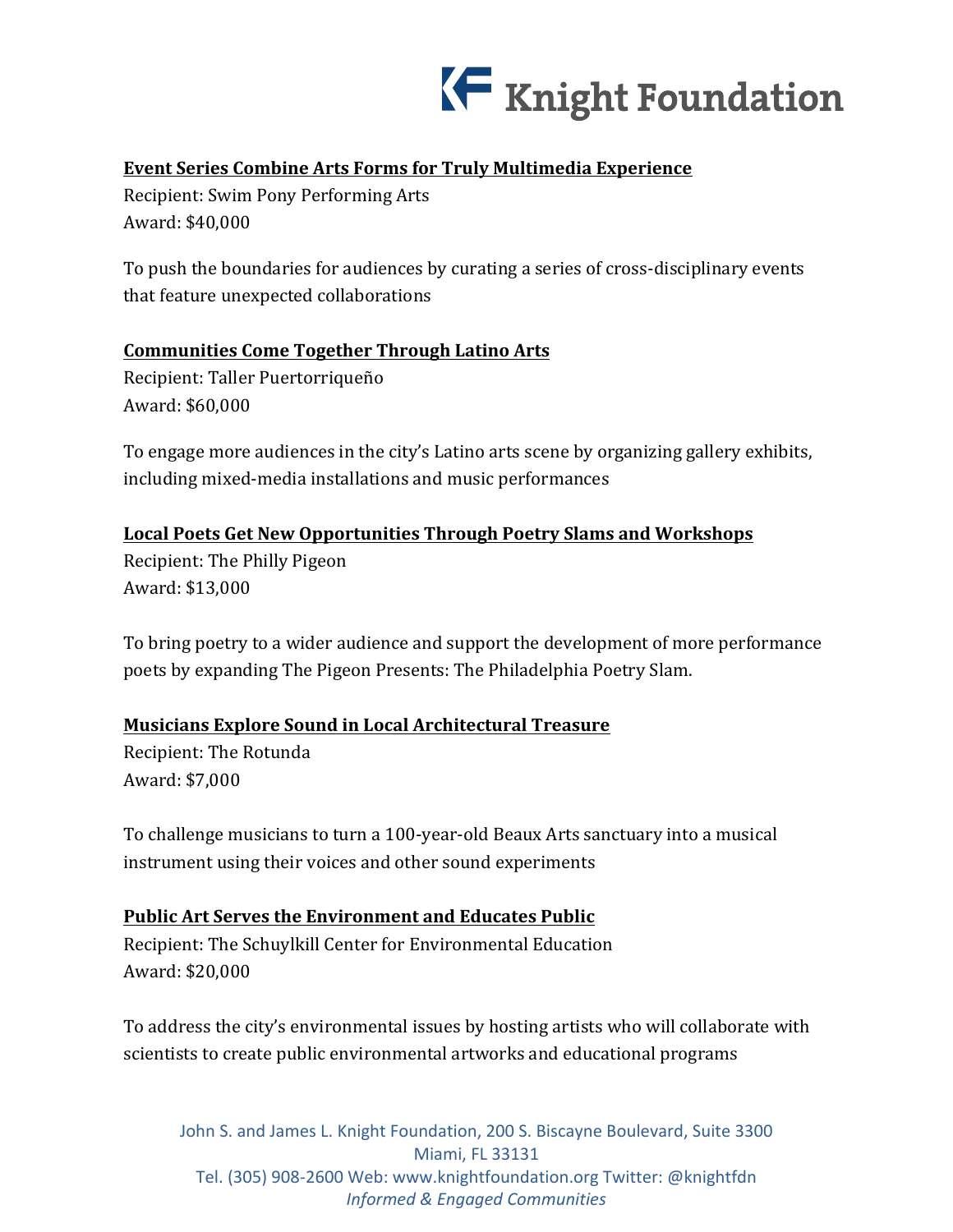

# **Social Practice Artist Residencies Reflect on North Philadelphia Communities**

Recipient: The Village of Arts and Humanities Award: \$150,000

To offer a home to emerging and mid-career artists seeking an urban environment by creating a year-long artist residency program

## **Artists and Restaurateurs Collaborate on Cutting-Edge Projects**

Recipient: Theresa Rose Award: \$25,000

To create connections between neighborhood restaurateurs and artists by commissioning dinners featuring art projects from across neighborhoods

# **University Students Celebrate Beloved African American Artist**

Recipient: Tyler School of Art, Temple University Award: \$8,000

To celebrate one of the community's most beloved African-American artists, Charles Searles, by inviting art students from three universities to collaborate on paired exhibitions and events inspired by the artist's legacy

## **Radio Series Spotlights Classical and Jazz Artists**

Recipient: WRTI Award: \$50,000

To share the talents of established and emerging musicians with the community by recording, then broadcasting, individual and ensemble performances from a state-ofthe-art studio

###